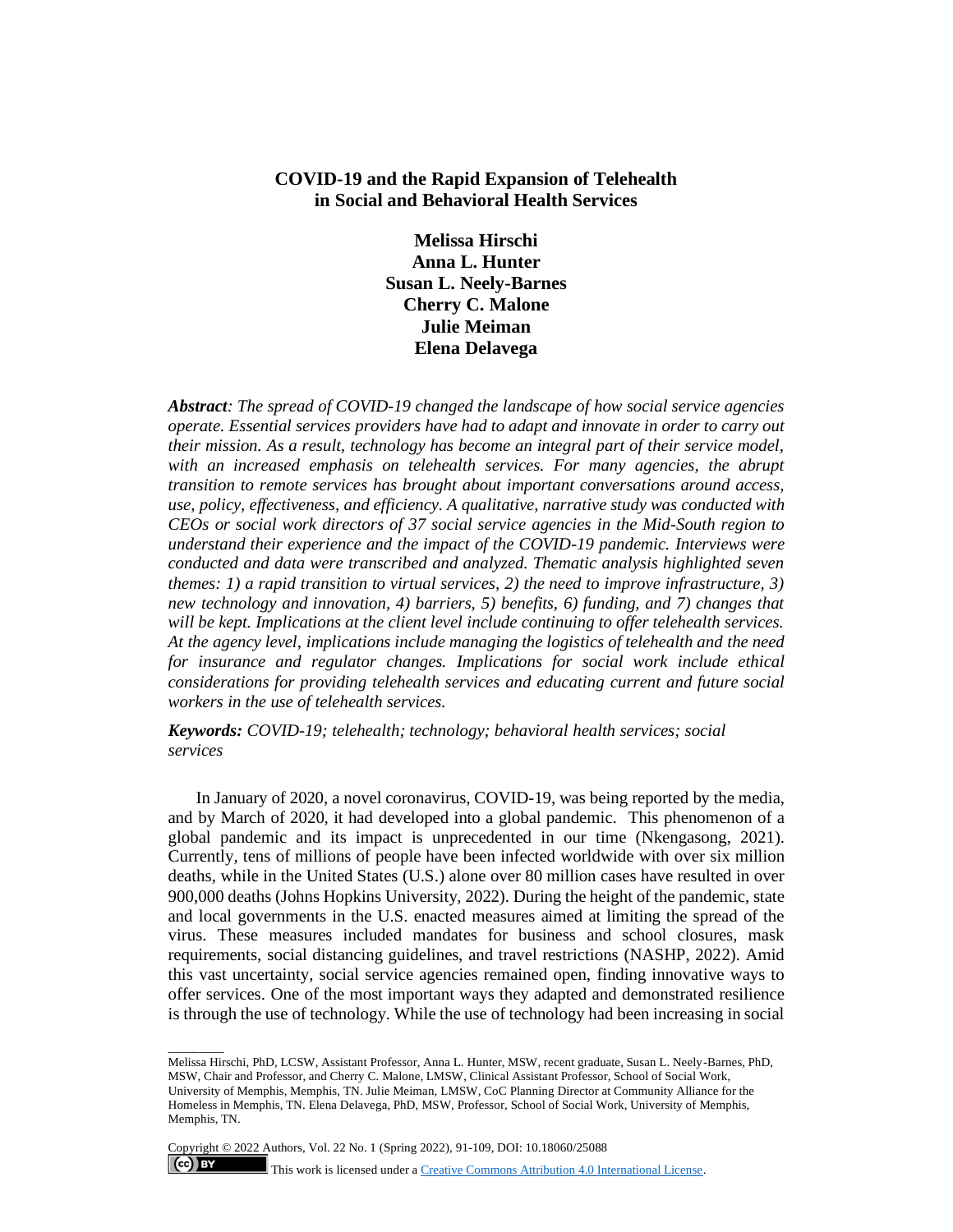service agencies prior to the pandemic, the lockdown forced by COVID-19 accelerated this trend and forced many hesitant social workers and social service agencies to use technology to conduct services and continue to serve clients (Turner Lee et al., 2020).

Social work and social service agencies' shift to the use of technology can be viewed as a demonstration of resilience. Although definitions of resilience may vary slightly, for the purposes of this study, Ledesma's (2014) definition as "the ability to bounce back from adversity, frustration, and misfortune"  $(p, 1)$  can be used as an overarching definition. As van Breda (2018), points out, the process of adapting to adversity can lead to results that are even better than expected.

# **Literature Review**

#### **Slowly Embracing ICT**

The utilization of information and communication technologies (ICTs) is routine in most healthcare professions; however, it has only recently gained traction within the social work field (Baker et al., 2014; Campbell, 2018; Mishna et al., 2017). According to Baker and colleagues (2014), social work has been slow to embrace technology. The literature suggests this stems from a reluctance to accept it as part of the client's environment and, perhaps, a fear of losing the human-focus in a digital sphere as well as ethical concerns (Baker et al., 2014; Tuckson et al., 2017; Wolf & Goldkind, 2016). However, there is tremendous potential for positive client impact in marrying its ability to reduce barriers of accessibility with the profession's core values (Baker et al., 2014; Goldkind & Wolf, 2015).

With social distancing and safety protocols preventing face-to-face services, technology can play a large role to fill these gaps (Gelman & Tosone, 2010; Turner Lee et al., 2020; Wolf & Goldkind, 2016). ICTs can facilitate the sharing of knowledge and resources between care providers and with the community. The enhanced ability to communicate, regardless of physical space, creates connection and collective power (Turner Lee et al., 2020; Wolf & Goldkind, 2016). While there has been acknowledgement of the potential to harness ICTs for larger community and advocacy work within the social work field, there is currently limited research on using technology beyond the classroom setting (Gelman & Tosone, 2010; Wolf & Goldkind, 2016).

# **Telehealth**

According to the American Telehealth Association (ATA; 2021), telehealth consists of the provision of healthcare (including behavioral health) through virtual or electronic means when provider and patient are in different locations. Through telehealth, patients and providers exchange information, and healthcare workers provide advice, treatment, and guidance to prevent or cure diseases or solve other problems (Tuckson et al., 2017; Turner Lee et al., 2020). Telehealth and remote services have become increasingly popular due to their flexibility and efficiency for both the client and clinician (ATA, 2021; Tuckson et al., 2017). A significant surge in usage of telehealth in response to COVID-19 has been reported in the literature (Clipper, 2020; Kaplan, 2020). Telehealth promotes social,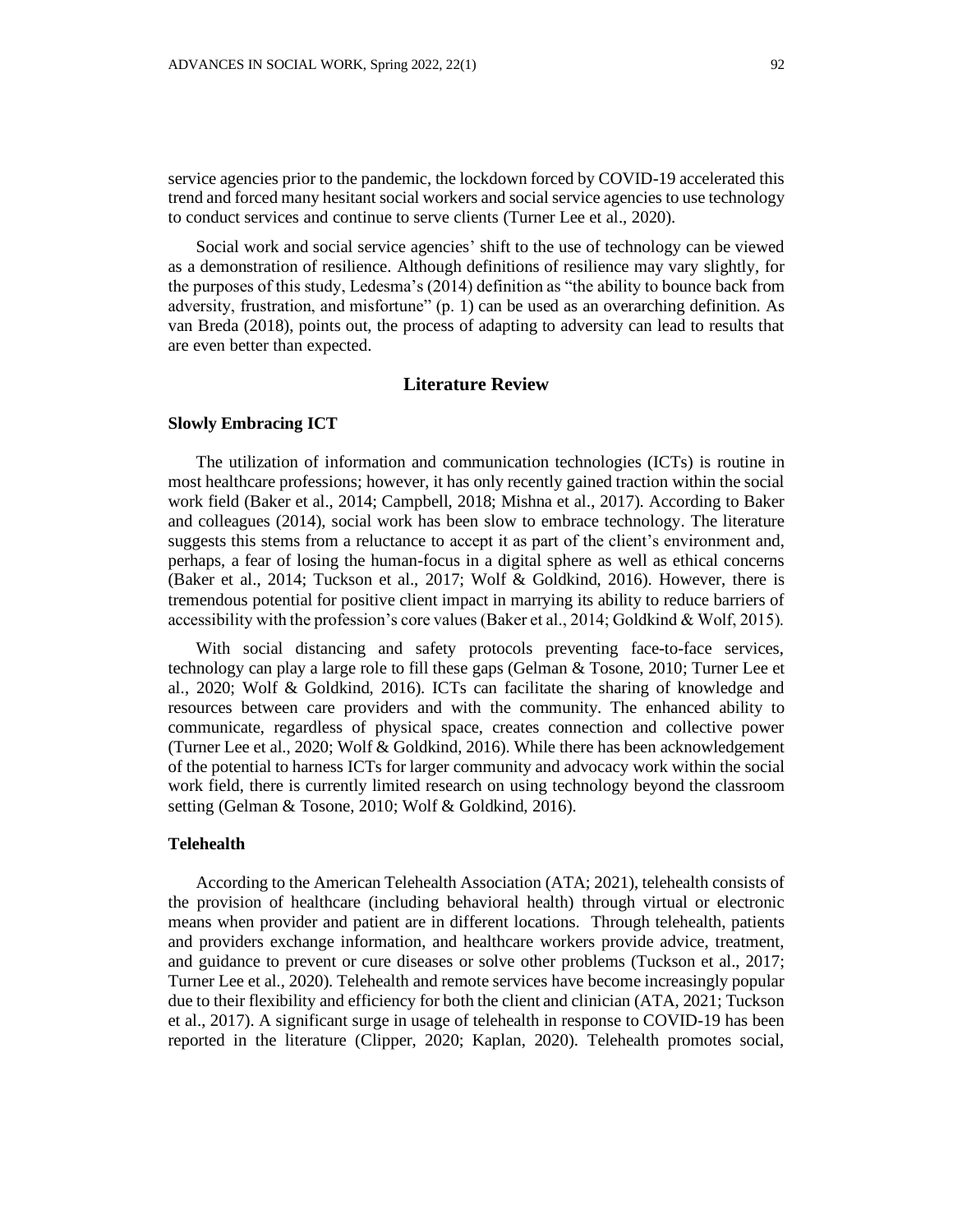emotional, and physical well-being for children and adults by decreasing isolation and reducing barriers in access to health services (Clipper, 2020; Goldschmidt, 2020). In addition, it serves as a collaborative tool for clinicians with limited resources and opportunities for continuing education or collegiality due to their physical location (Brownlee et al., 2010).

Telehealth has not always been a viable option for clients, with varied restrictions on its availability based on state licensing laws and insurance coverage (Goldschmidt, 2020). As a result of the pandemic, however, the Centers for Medicare & Medicaid Services (CMS, 2020) were permitted to temporarily reimburse healthcare providers for telehealth services provided from different remote locations, eliminating the need for clinicians or clients to travel into an office setting and removing stipulations surrounding rurality (U.S. Department of Health and Human Services [US HHS], n.d.). Healthcare providers are lobbying for continued and permanent expansion of telehealth services to help remove accessibility obstacles beyond the pandemic (Goldschmidt, 2020), but as of April 25, 2022, this had not happened (US HHS, n.d.).

Though the use of telehealth and telemedicine were increasing prior to COVID-19 (Tuckson et al., 2017) they were not widely mainstreamed (Smith et al., 2020; Turner Lee et al., 2020). As telework becomes more common for social service agencies, there may be a permanent increase in the use of technology to deliver services (Dey et al., 2020). While temporary orders resulting from the COVID-19 health emergency (Lee, Tenn. Exec. Order No.36, 2020) have allowed for the provision of telehealth services in ways that had not been authorized previously, for telehealth to become more widespread, it will be necessary to develop networks, policies, procedures, and infrastructure to support it, which includes extensive telehealth training for clinicians and social workers as well as access to the equipment needed (Barney et al., 2020; Coe & Enomoto, 2020).

Regardless of whether medicine or behavioral health providers utilize telehealth modalities, the same ethical considerations apply regarding patient data, informed consent, respect, and standard of care (Tuckson et al., 2017). However, providers have the additional ethical obligation of informing patients of the uses and limits of the technology (Tuckson et al., 2017). Social work, as a profession, has the same ethical standards (NASW, 2017), although the way those standards are administered may be different when using telehealth (Reamer, 2013).

## **Adopting Telehealth in Response to COVID-19**

Shifting to a more technology-based service model spurs questions about the necessary policies, protocols, and ethics brought on by a new medium. Agencies that had to make a quick shift in response to COVID-19 did not have had time to fully develop comprehensive implementation plans. Larger questions surrounding the legal and ethical implications of telehealth in terms of protocol and privacy existed before the pandemic (Clipper, 2020; Kaplan, 2020; McCarty & Clancy, 2002). Despite known benefits, technology presents access concerns. Economic and geographical disparities in internet stability and broadband access as well as ownership of computerized devices may exclude some populations from the benefits of telehealth (Funk, 2021). Additionally, there are concerns about the ability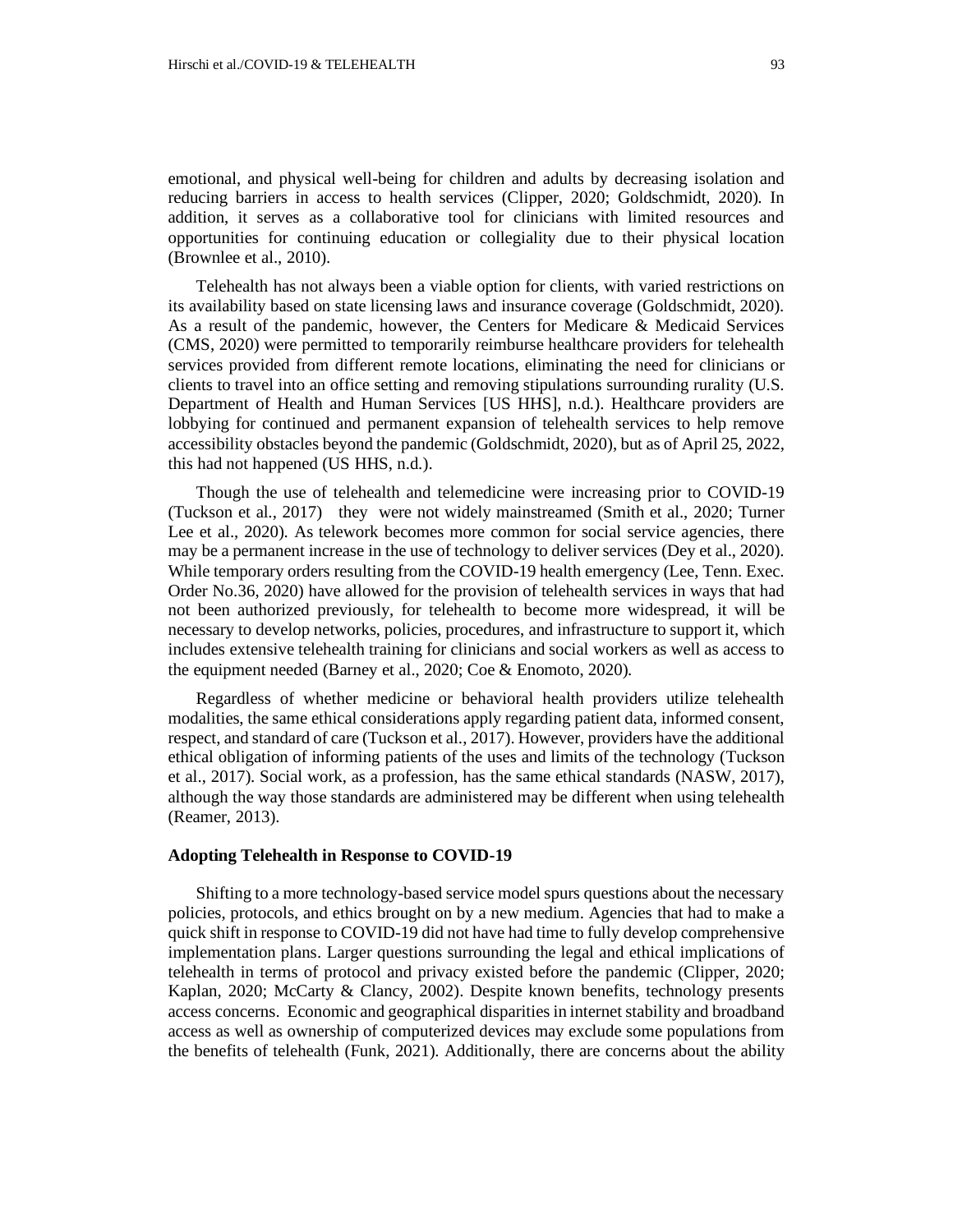to form a therapeutic relationship for providers and clients who have never been able to meet face-to-face (McCarty & Clancy, 2002). Clients may find shifting to digital services to be daunting or too impersonal based on their comfort level and cultural attitudes toward technology (Cimperman et al., 2016; Clipper, 2020). Although now newly and widely accepted by social service agencies, the long-term implications for practice are undetermined.

The COVID-19 pandemic forced questions for the field of social work about the use of technology in social and behavioral health services to the forefront. As a result of stayat-home orders, which resulted in social distancing, agency leadership were forced to consider non-traditional service delivery formats that enhanced safety. Technology played a pivotal role in responding to the crisis while maintaining social distance. This qualitative study examined the impact of COVID-19 on social service agencies and how it has highlighted resilience through innovation and the expanded use of technology to continue providing services to their clients.

### **Method**

In April 2020, a local board of community social work leaders of non-profit agencies suggested to one member of the research team that a study be created related to the impacts of the COVID-19 pandemic. This request led to a narrative study (Creswell, 2013; Patton, 2002) that was designed to better understand the impact of the COVID-19 pandemic on behavioral health and social services agencies in a specific region in the Southeastern United States. Resilience theory was used to frame this study. Resilience theory broadly looks at risk and protective factors (Bolton et al., 2017) as part of a mediating process in the face of adversity leading to better than expected outcomes (van Breda, 2018). To better understand the impact of the COVID-19 pandemic and the resilience of agencies, a semistructured interview guide was developed. Social work community leaders were involved in designing the interview guide, and some of the board members that originally called for the study also served as research participants.

A research team was formed, comprised of four faculty members and two master's level graduate students. The interview guide included 21 open- and closed-ended questions (e.g., "How have your services changed since the beginning of the COVID-19 crisis? In what ways has the crisis led you to be innovative in your work?" see Table 1). The questions were developed with input from social service and social work agency directors. Institutional review board approval was obtained prior to beginning the interview process.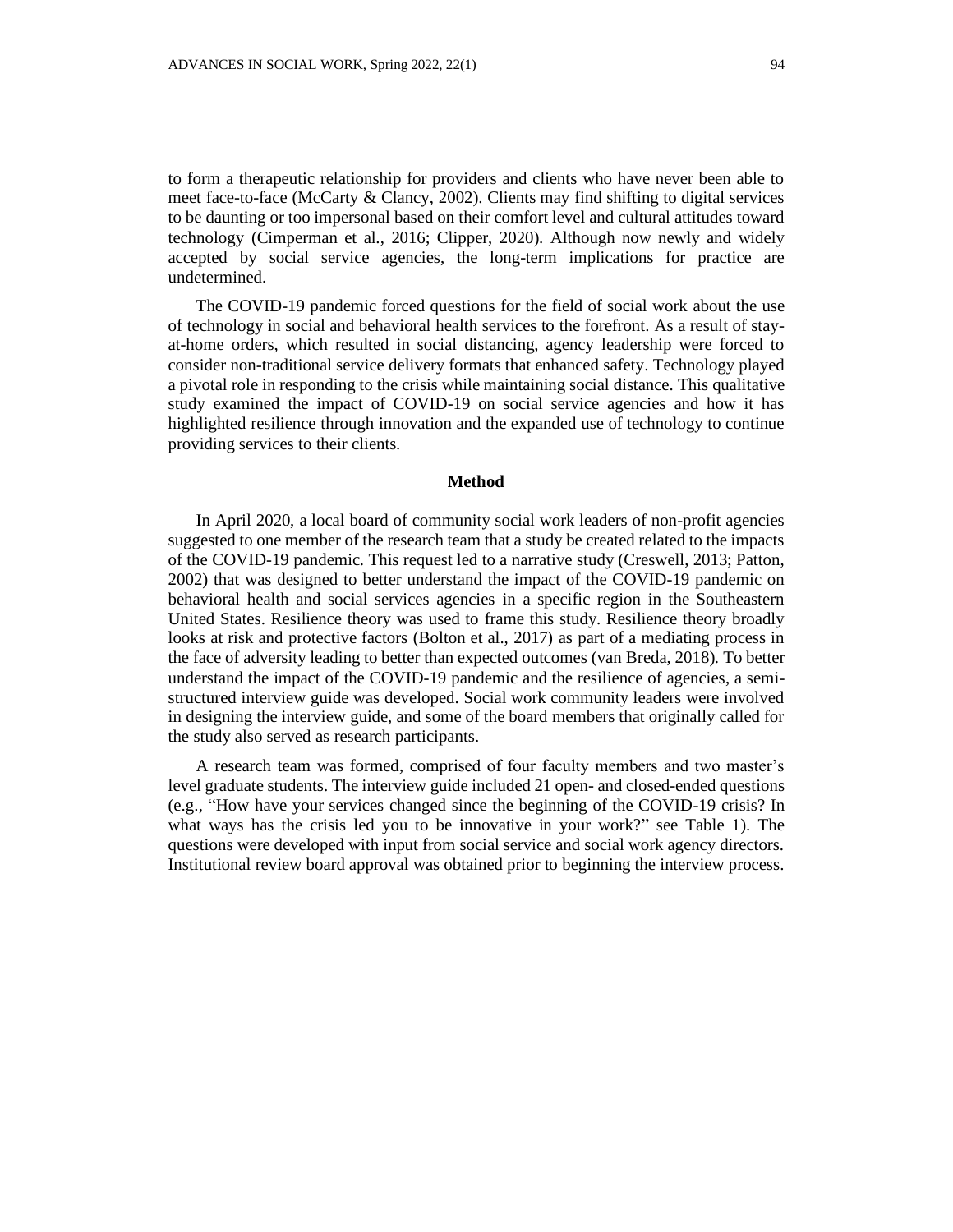Table 1. *Semi-Structured Interview Guide*

- 1) How have your services changed since the beginning of the COVID-19 crisis?
- 2) What changes have you seen in your clients since the beginning of the crisis? Are you seeing more people or fewer people requesting your services?
- 3) Are you seeing a change in the types of services that your clients are requesting? What changes are you seeing in the needs of your clients?
- 4) Have you found a need to change your service model? What challenges has your agency had around that change?
- 5) What have been the biggest barriers to continuing to provide services to your clients?
- 6) If you have moved to using more technology in your work, have your clients had any difficulty with access to technology?
- 7) Are there any services being requested by your clients that you cannot provide? Do you think that your clients have unmet needs? If so, what are they? Were these needs unmet before the COVID-19 pandemic? If they have changed, how so?
- 8) Have you seen any beneficial changes to your service model since the beginning of the COVID-19 crisis?
- 9) How has the COVID-19 crisis impacted your personnel policies around work from home or sick leave? Has COVID-19 caused any unforeseen personnel problems?
- 10) Has the COVID-19 crisis caused any child care challenges for your employees?
- 11) In what ways has the crisis led you to be innovative in your work?
- 12) Has this crisis changed the type of data you collect at your agency or the way that you collect data on clients?
- 13) How do you plan to go about re-opening your agency (if you have closed)?
- 14) What changes or innovations are you likely keep on an ongoing basis once this crisis is over?
- 15) Is there anything else we have not asked that you would like to add?

As a research team, discussions were held to determine which agencies and organizations would be targeted to provide information about the impact of the COVID-19 pandemic on the work that they do at the agency, client, and community levels and to look for evidence of the resilience process. A list of 70 organizations was selected for purposive sampling (Miles et al., 2014; Patton, 2002) to provide representation of agency type, size, geographic location, services provided, and specific populations served. Some snowball sampling was used to gain greater participation in rural areas with agencies in those areas being asked to identify other neighboring agencies. In early June, email requests were sent to the CEO, director, chief of social work, or a person in a related position at the agency and electronic informed consent was signed prior to scheduling an interview. Agency demographic information is published in a prior study (Neely-Barnes, et al., 2021). A total of 37 agencies of diverse sizes, service foci, and goals agreed to participate in this study. Although there are differing thoughts on the ideal number of participants for narrative studies, Creswell (2013) suggests more if developing a collective narrative. The authors used data from all 37 agencies in order to include adequate representation across agency size, type, and location. The agency numbers, a description of their services, and the role of respondents are presented in Table 2.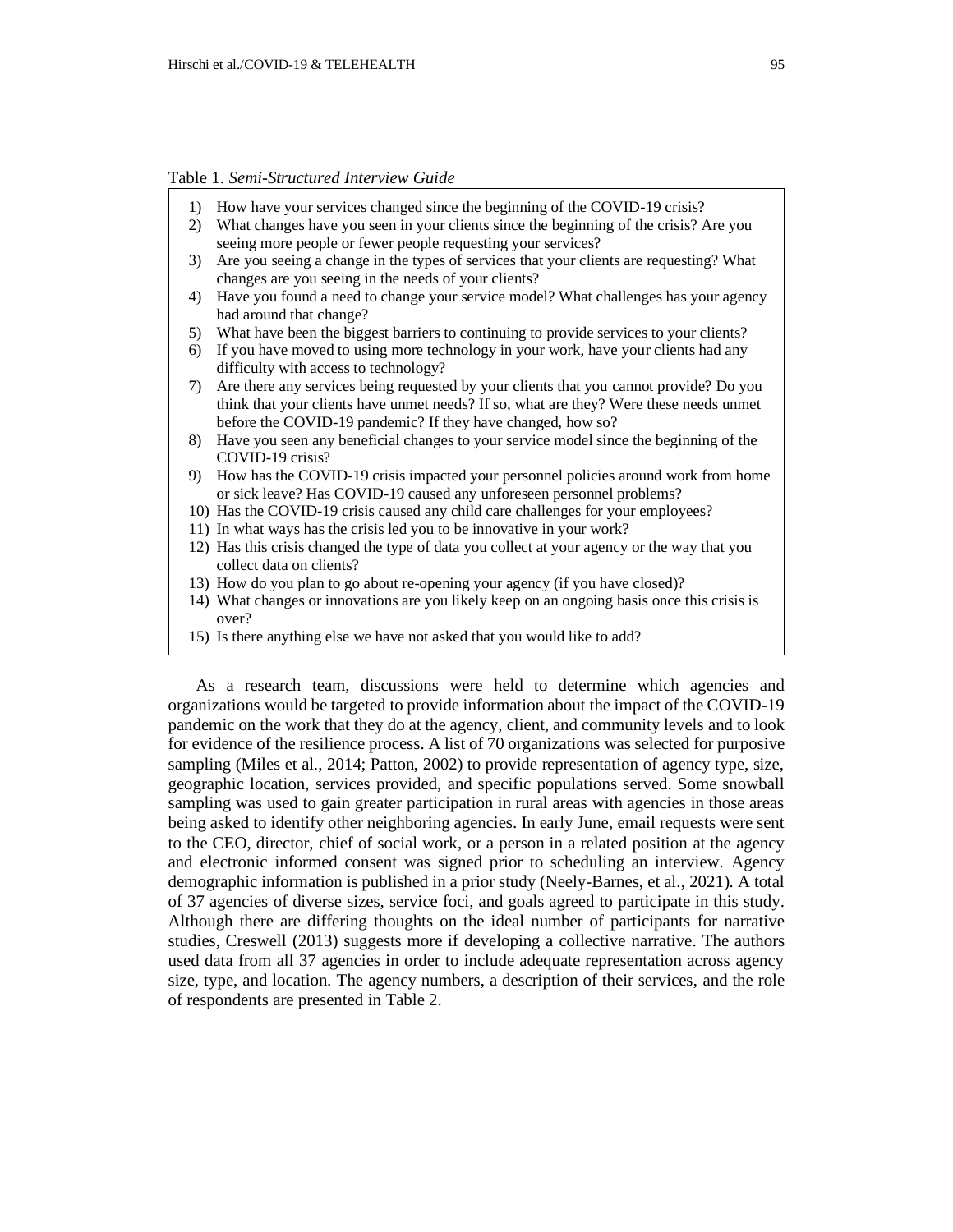| Agency #       | <b>Focus of Services</b>                                                         | Role                 |
|----------------|----------------------------------------------------------------------------------|----------------------|
| $\mathbf{1}$   | Faith-based poverty reduction                                                    |                      |
| $\overline{2}$ | Adult substance abuse & co-occurring treatment                                   | President & CEO      |
| 3              | Site-based mental & behavioral healthcare                                        |                      |
| $\overline{4}$ | Community mental health service                                                  | Director             |
| 5              | Faith-based aid to those in poverty                                              |                      |
| 6              | Sexual & reproductive healthcare                                                 | Founder              |
| 7              | Clinical services to uninsured                                                   |                      |
| $8\,$          | Integrated health care system & community mental health                          | Director             |
| 9              | Holistic services to crime victims                                               |                      |
| 10             | Wraparound services for persons living with HIV                                  | <b>Exec Director</b> |
| 11             | Services & advocacy for persons experiencing homelessness                        |                      |
| 12             | Integrated healthcare                                                            | Director             |
| 13             | Supports families affected by incarceration                                      |                      |
| 14             | Legal assistance for persons with low income                                     | Director             |
| 15             | Support for formerly incarcerated                                                |                      |
| 16             | Support services for persons with intellectual disabilities                      | <b>CEO</b>           |
| 17             | Legal assistance for persons with low income                                     |                      |
| 18             | All ages health & social services                                                | Manager              |
| 19             | Behavioral health assessment or referral                                         |                      |
| 20             | Housing support for persons living with HIV                                      | Director             |
| 21             | School focused on academic, social, & emotional wellness                         |                      |
| 22             | Outpatient mental health & substance abuse                                       | <b>Exec Director</b> |
| 23             | Behavioral health & substance abuse                                              |                      |
| 24             | Reducing food insecurity                                                         | <b>CEO</b>           |
| 25             | Residential trauma & substance abuse support for                                 |                      |
|                | women & children in poverty                                                      |                      |
| 26             | Poverty reduction through community action                                       | Founder              |
| 27             | Support services for persons with intellectual and developmental<br>disabilities |                      |
| 28             | Treating & researching catastrophic illness in children                          | <b>Exec Director</b> |
| 29             | Government agency providing legal assistance                                     |                      |
| 30             | Outpatient mental health                                                         | Dir. & Founder       |
| 31             | Wraparound services for survivors of trafficking & prostitution                  |                      |
| 32             | Partial hospitalization & intensive outpatient                                   | <b>CEO</b>           |
| 33             | Nonprofit agencies funding, coordination, & connection                           |                      |
| 34             | Adult inpatient psychiatric services                                             | <b>CEO</b>           |
| 35             | Domestic & sexual violence care advocacy                                         |                      |
| 36             | Services to child victims of sexual or severe physical abuse                     | <b>CEO</b>           |
| 37             | Coalition for agencies reducing homelessness                                     |                      |
|                | For more detailed information about the agencies see Neely-Barnes, et al. (2021) |                      |

*Table 2. List of Agencies and Description of Services Provided*

Interview data were analyzed following Creswell's (2013) five steps to qualitative analysis. In step one, organizing the data, themes were discussed in meetings and an initial coding structure was developed. All interview transcripts were uploaded into NVivo qualitative data software and the coding structure was added to the software. Step two, reading and memoing, took place as all six research team members were divided into pairs. Each pair was assigned two agencies for the first round of coding. After initial coding was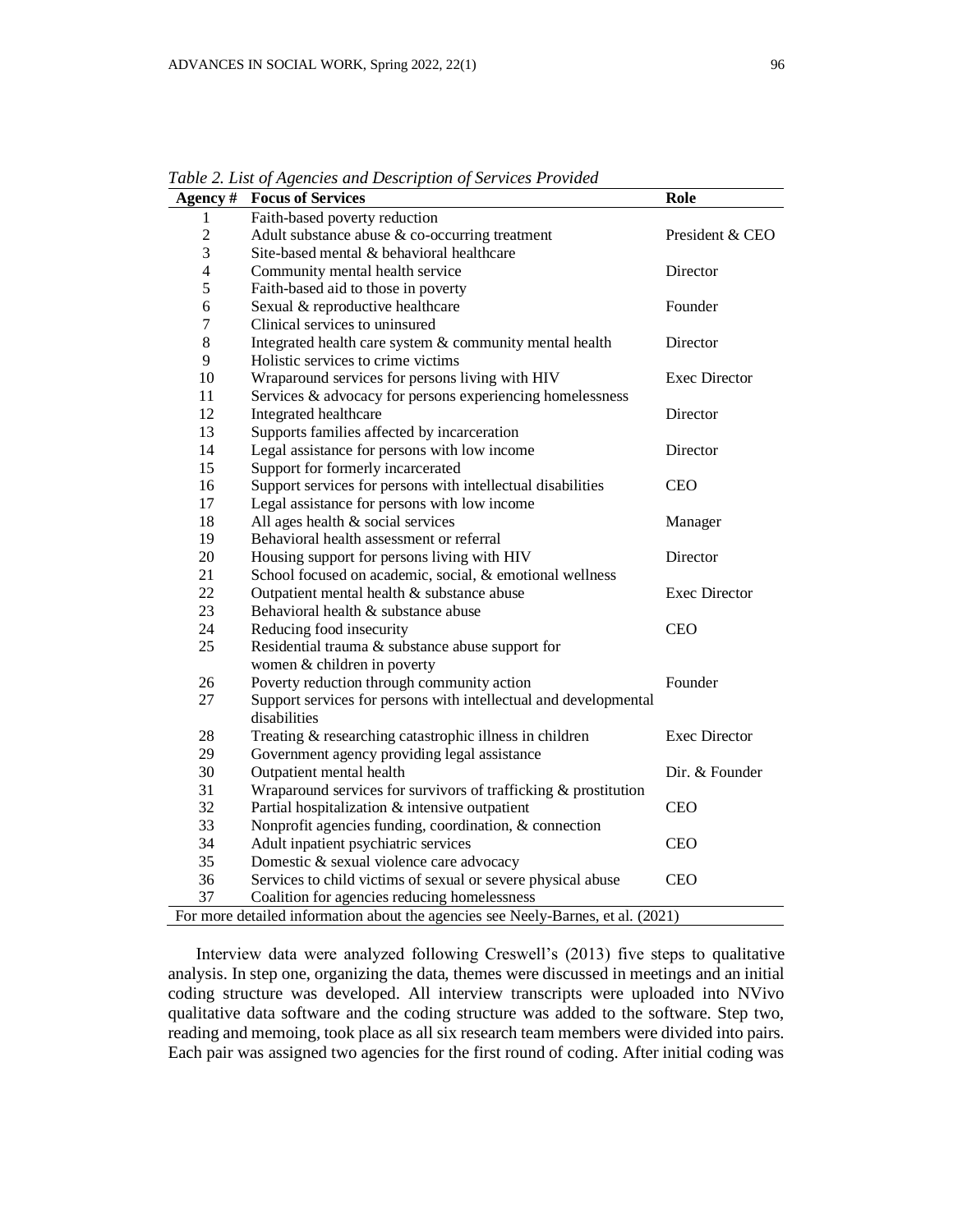completed, the research team again met to discuss themes and the coding structure. Step three, describing and classifying into themes, included adjusting the coding structure to better reflect the data and ensure all members of the research team were using the codes in the same manner. All remaining interviews were coded by researcher pairs. The pairings were rotated to strengthen consistency in coding and use of the coding structure. Step four, interpreting the data, continued when coding was completed. Content analysis of the individual codes was done to better understand the data. In Step five, representing the data, identifying quotes were selected to highlight specific themes.

## **Findings**

Results of the qualitative analysis indicate that technology played a significant role in the resilient response to the COVID-19 pandemic shutdown. Every agency that participated in this study turned to technological solutions to minimize face-to-face interaction and create solutions for responding to the crisis. Some agencies used relatively simple solutions like making better use of the phone and putting forms on the website. Other agencies used new and innovative technology described below.

One potential risk factor (Bolton et al., 2017) that all agencies shared is the provision of essential services. Since all agencies in the study provided essential services, they had the choice to stay open during local safe-at-home orders. Yet, many agencies chose to transition to virtual services to protect their staff and clients. The degree to which an agency decided to transition to virtual had to do with the types of services that were provided and whether virtual service provision was possible. Most agencies used strategies that included moving individual therapy to telehealth though video conferencing or telephone and reducing the number of face-to-face appointments for new client intake. Some agencies provided services that cannot be virtual. Agency 7 and Agency 23 administer injections which could not be done virtually. Agency 29 provides services in the jail setting, and the jail did not allow virtual appointments. Many agencies in the study (e.g., Agencies 16  $\&$ 34) have a residential component of their service model that could not be transitioned. Yet, even agencies with a residential component saw an increased use of technology such as video conferencing and video calls.

The decision to go virtual had many implications – both positive and negative. Seven themes and associated subthemes emerged from analysis of the data which highlight components of the resilience process leading to outcomes that were better than expected (van Breda, 2018). These themes and subthemes are: 1) the rapid transition to virtual services; 2) the need to improve infrastructure, including both training staff and the need for new hardware or software; 3) new technology and innovation; 4) barriers including barriers for staff and clients and the specific challenges around certain practice modalities; 5) benefits for both clients and staff; 6) funding and funders; and 7) changes that the agency will keep. See Table 3.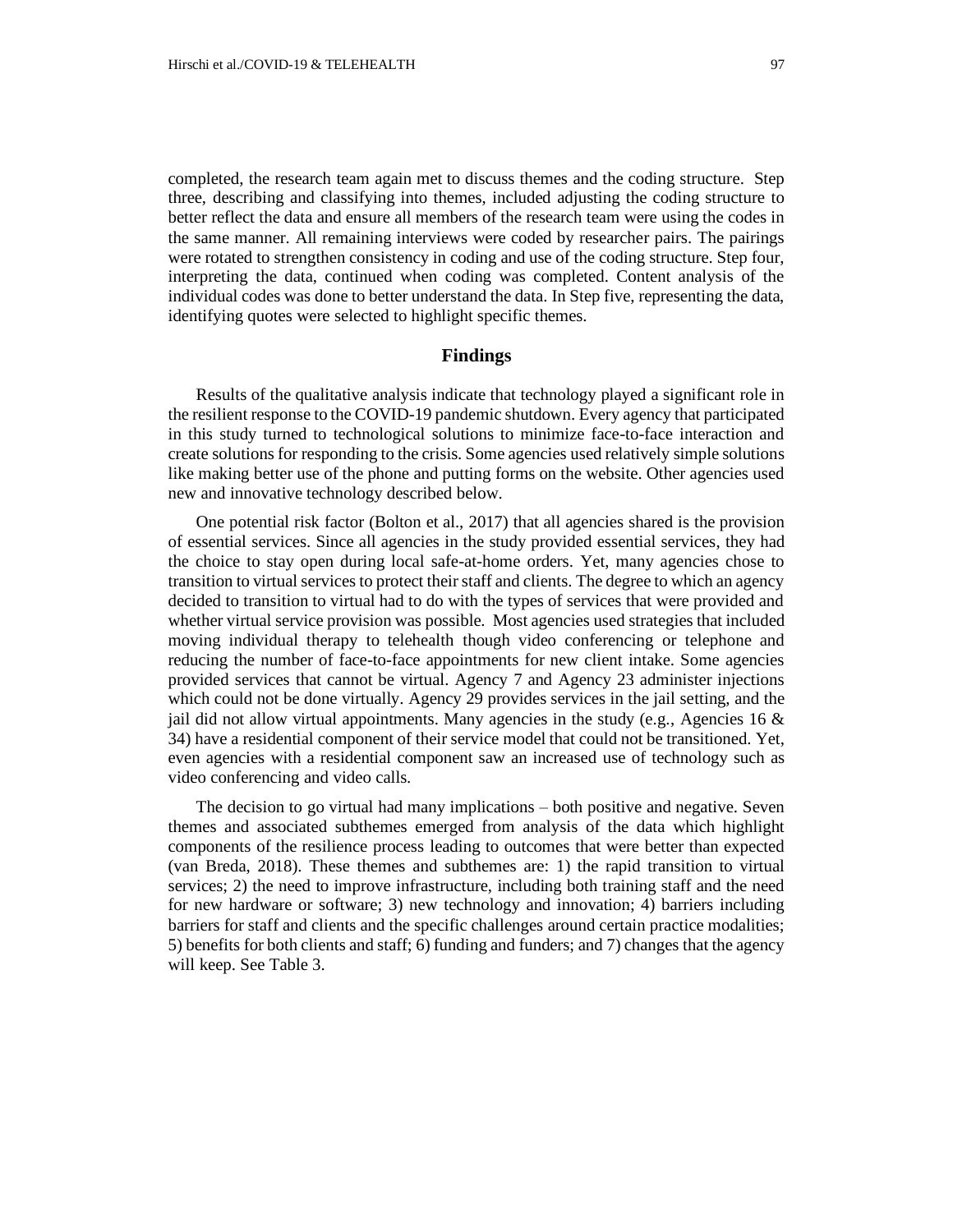| Table 3. Themes and Subthemes                           |
|---------------------------------------------------------|
|                                                         |
| Rapid Transition to Virtual Services                    |
| <b>Improving Infrastructure</b>                         |
| Training staff<br>$\Omega$                              |
| Buying new software or hardware<br>$\circ$              |
| New Technology & Innovation                             |
| <b>Barriers</b>                                         |
| Barriers for agency staff<br>$\Omega$                   |
| Barriers for clients and the digital divide<br>$\Omega$ |
| Challenges specific to practice modalities<br>$\circ$   |
| <b>Benefits</b>                                         |
| Benefits to clients<br>$\cap$                           |
| Benefits to staff<br>$\bigcap$                          |
| Funding and Funders                                     |
| Changes That Will Be Kept                               |
|                                                         |

## **Rapid Transition to Virtual Services**

In the region in which this study took place, safe-at-home orders were issued with little advance notice in mid-March 2020. Agencies had to make a quick decision about how they were going to respond. Many agencies decided to move their staff to telecommuting and move all services to virtual (e.g., Agencies 17, 31, and 37). Some agencies decided to move services to virtual but chose to keep staff in the office while maintaining social distance. One of the themes that agencies discussed was how rapid the change to virtual services occurred. For example, Agency 32 is primarily a provider of intensive outpatient (IOP). They made their decision to move the IOP to virtual very quickly. They explain:

Agency 32: *Less than five days. We transitioned very quickly. We were talking about it…within the fifth day we were transitioned.*

Some agencies already had a telehealth component to their services. Yet even these agencies who were already engaged in telehealth experienced a transition as their services rapidly shifted from majority in person to majority telehealth. Agency 12 explains how they experienced this shift early in the pandemic in March/April and that they had already started to see some shift back to in-person by the time of the interview in June.

Agency 12: *We probably changed from being 85 to 90 percent in-person medicine to 85 to 90 percent telemedicine…I would say at this point, it's probably about 75 percent telemedicine and 25 percent in person.*

#### **Improving Infrastructure**

The rapid shift from traditional in-person services to virtual/telehealth services meant that agencies had to consider infrastructure for the delivery of services virtually, both the protective and risk factors (Bolton et al., 2017). Understanding what the challenges of risk factors were could lead to finding ways to make adjustments. This might mean investing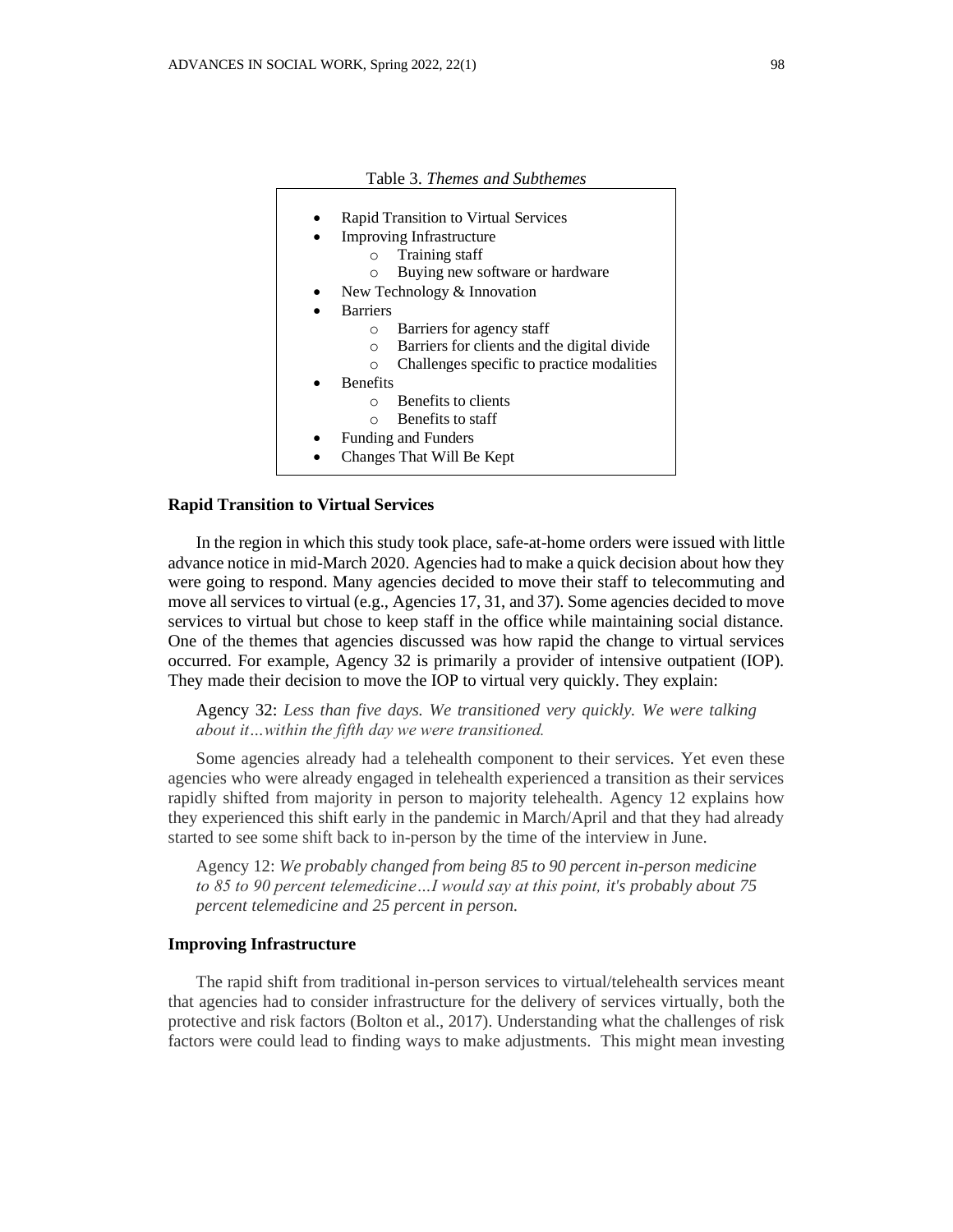in new technology (hardware or software) or training staff to be prepared to deliver services virtually. Another consideration was agency filing and records systems needed to be electronic. If staff were going to telecommute, they needed to be able to access agency files from home. Many agencies already had electronic records, but for those that did not, the pandemic provided a reason to move forward with an update to their record-keeping process and to examine how they might improve their electronic systems. Agency 15 explains:

Agency 15: *We're going paperless…they're scanning everything and making sure everything's in the database. And that's something we weren't doing at all.*

# *Training staff*

Another important consideration for agency heads was whether their staff were prepared to deliver services virtually. For some staff, the pandemic represented their firsttime using video conferencing, their first time using a new electronic record system, or their first time working in the telehealth environment. Understanding these challenges allowed agencies to bolster their staff and support them through additional training. One agency, Agency 30, responded to the sudden shift by looking for opportunities for training:

Agency 30: *We had one person that already was certified in telehealth when this started…So, we set up some trainings from our person who was certified in telehealth to share that with the other clinicians.*

#### *Buying new software or hardware*

The transition to all virtual services led to a realization for some agency heads that their systems or equipment were not adequate. Agency heads discussed the need to buy both hardware (e.g., laptops for all staff so they could work from home) and software (e.g., new systems for telehealth delivery that are HIPAA compliant). The head of Agency 17 discussed the decision to invest in a new phone system that staff could use from home.

Agency 17*: One of the things that we did is we are getting a new phone system. We needed it anyway. But under our old system, they were all hard wired. And so, if you were going to call someone from your home, you'd have to use your home phone or your cell phone and block the number. And because so many of our clients are in debt, and they're being called by bill collectors, they won't answer the phone if it's an unidentified number.*

Agencies also had to consider whether clients had adequate technology to interact with them in a virtual environment. Since most reported that their clients had smartphones, the preference was for systems that would interface well with smartphones. Agencies were aware that many clients experienced a digital divide. Without access to technology, it is difficult to apply for jobs, apply for government benefits, or support your children's education (schools in the region went virtual for the last nine weeks of the school year). The director of Agency 1 talked about his focus of buying new devices to support clients.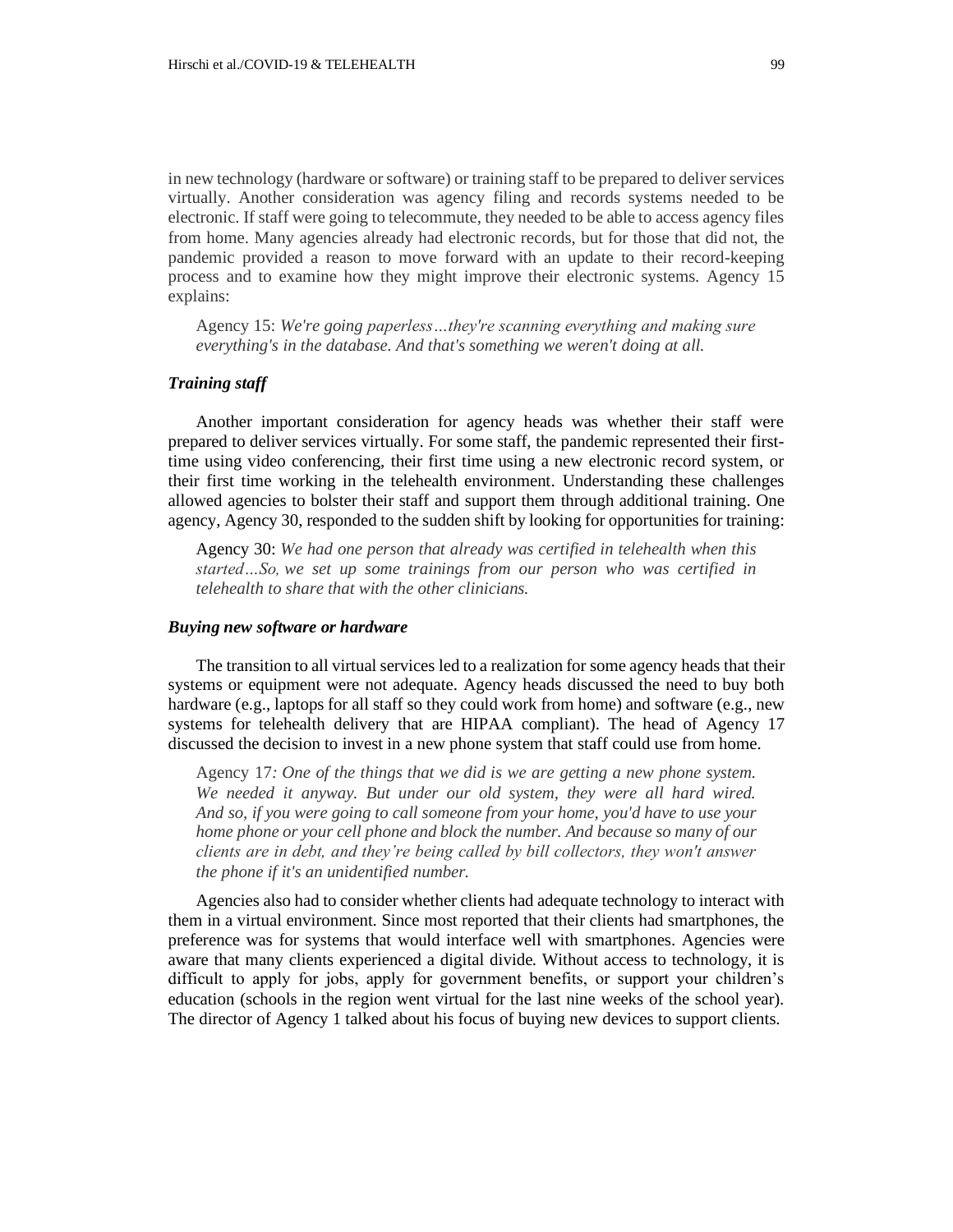Agency 1: *We are launching, currently launching a telehealth telecom system where all 1,000 of the families that we serve will have a computer device placed into their home with connectivity.*

# **New Technology and Innovation**

The pandemic provided an opportunity to think about new technology and ways to innovate service delivery. Several agency heads talked about the ways in which the pandemic created an opportunity to step back, look at how they always did things, and consider whether they could do things better. The pandemic also provided an opportunity to build partnerships and work across systems to lean into the crisis and support clients, families, and communities. Innovation took many different forms. Some of the innovations were directly related to making use of new forms of technology. Agency 35, which serves survivors of domestic and sexual violence, discussed using texts and even private messaging through social media sites to help their clients reach out when in a dangerous situation. Two agencies discussed app development to improve their service provision. Agency 13 explains:

Agency 13*: I did develop a 12 to 18-month clinical program utilizing an app to deliver services. So, at first the courses that were a part of this process were going to be face-to-face in one of the homes that we owned. Now, there is an opportunity to still reach our potential clients in their own homes, in their space.*

# **Barriers**

The pandemic and the sudden shift to virtual services presented a fair number of barriers and challenges for agencies. Agencies discussed these barriers primarily under three categories: barriers for agency staff, barriers for clients, and barriers specific to certain practice modalities.

# *Barriers for agency staff*

Agency heads frequently described the ways in which their staff encountered barriers to continuing their work during the pandemic. For agencies that chose to telecommute, agency heads reported that their staff missed the office culture or missed the physical separation between home and work. One agency head had to amend policy to allow staff to telecommute. They previously had a policy that did not allow it.

Another agency head reported that working from home disrupted her sleep schedule because she did not have the mental separation between home and the office that the physical separation normally created. Some agencies did not have the funding to buy everyone a laptop and staff were forced to use their own devices. Working from home also means using personal Wi-Fi, and some staff struggled with the additional data costs they were incurring. Agency 26 explained some of the challenges.

Agency 26: *I did have the staff who were struggling with, you know, they had bad connections. So sometimes they had a hard time staying connected to what we used as VPN access to continue the work.*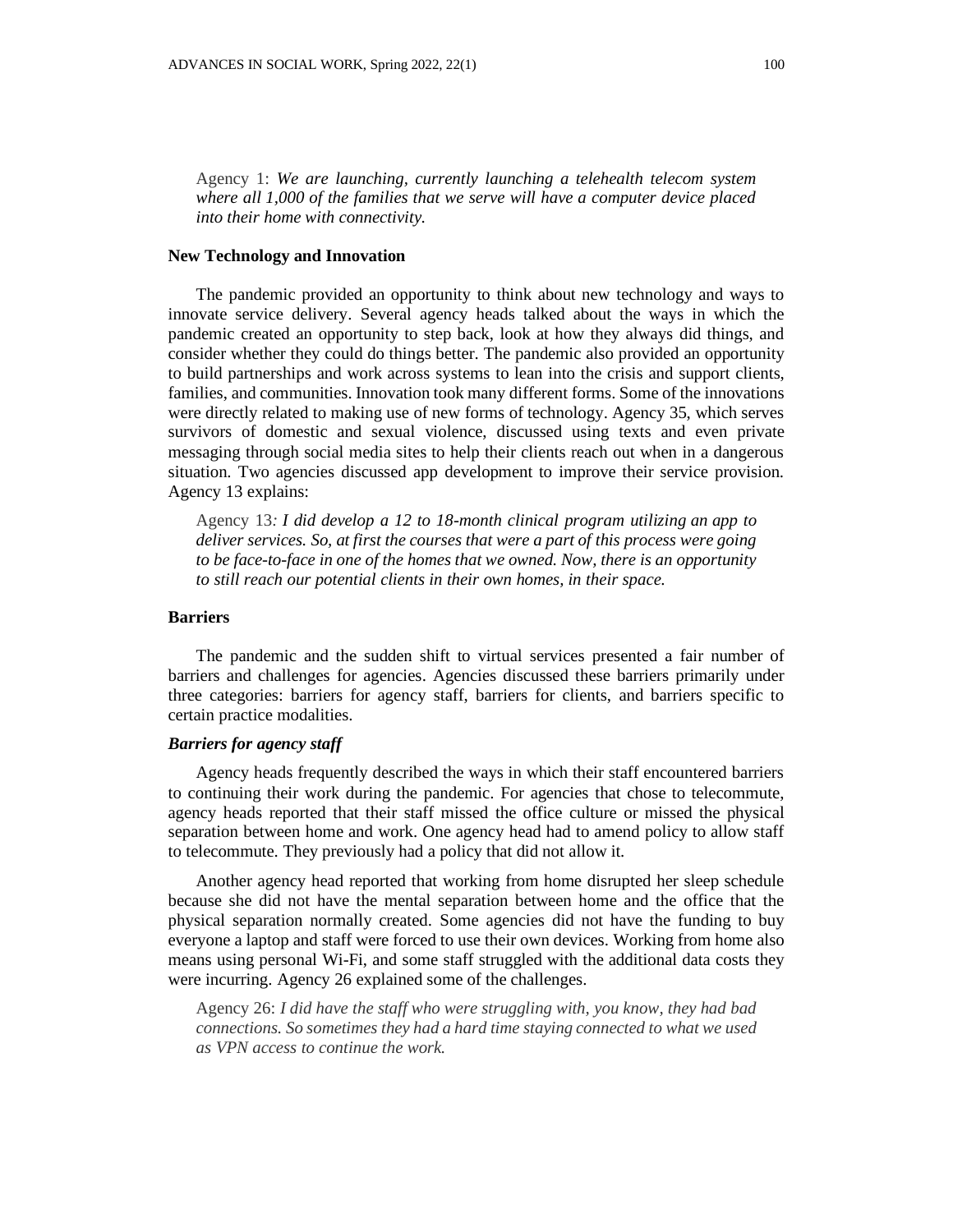### *Barriers for clients and the digital divide*

Clients also struggled with having adequate technology to access virtual services. Many agencies reported that their clients do not have access to laptops and a few reported that most of their clients have flip phones rather than smartphones. Access to the internet was an issue for some clients, particularly in rural areas. Several agency heads identified this problem as being part of the "digital divide" that gives people with access to technology opportunities and denies those who do not. Agencies 16 and 27 explained the challenges for some of their clients:

Agency 16: *But then [list of counties] are a little more rural, so you actually do have some spots where you don't have access to the best internet or system.*

Agency 27: *But a lot of the people that we support and their families, they don't have the technology. They don't have computers in the home. They don't have internet in the home. We've actually been looking for grants to help provide that.*

## *Challenges specific to practice modalities*

The sudden shift to technology presented more barriers to agencies using certain types of practice modalities versus others. Agencies that use a lot of group treatment approaches talked about specific struggles with moving groups online. For example, Agency 4 reported challenges with maintaining confidentiality; they had an incident with a client walking around a store with her group session on speaker. Similarly, Agency 12 reported that they had had some clients fall asleep during a telehealth group session. Agency 13 typically used food as a draw for their in-person group sessions and to meet a need for their client population who is food insecure. It was not possible to provide food in the virtual setting.

Agencies that provide services in an inpatient or residential setting faced their own set of challenges around family visitation and community participation. Agency 16 was forced to cancel all community participation for a few months, and Agency 34 moved to virtual family visitation. Again, innovation and creativity were important for managing these barriers.

Agencies 3 and 36 primarily serve children and reported that it was difficult to maintain the attention of children in a telehealth setting. Both agency heads mentioned that in a faceto-face setting, they would use activities to keep children focused during therapy. That was more difficult in the online setting.

### **Benefits**

Although there were challenges and barriers related to the sudden shift to the virtual environment, many agencies also saw benefits for both the clients and their employees. One of the most interesting benefits related to transportation. Moving to virtual services eliminated the need for transportation and this was to the benefit of both clients and employees.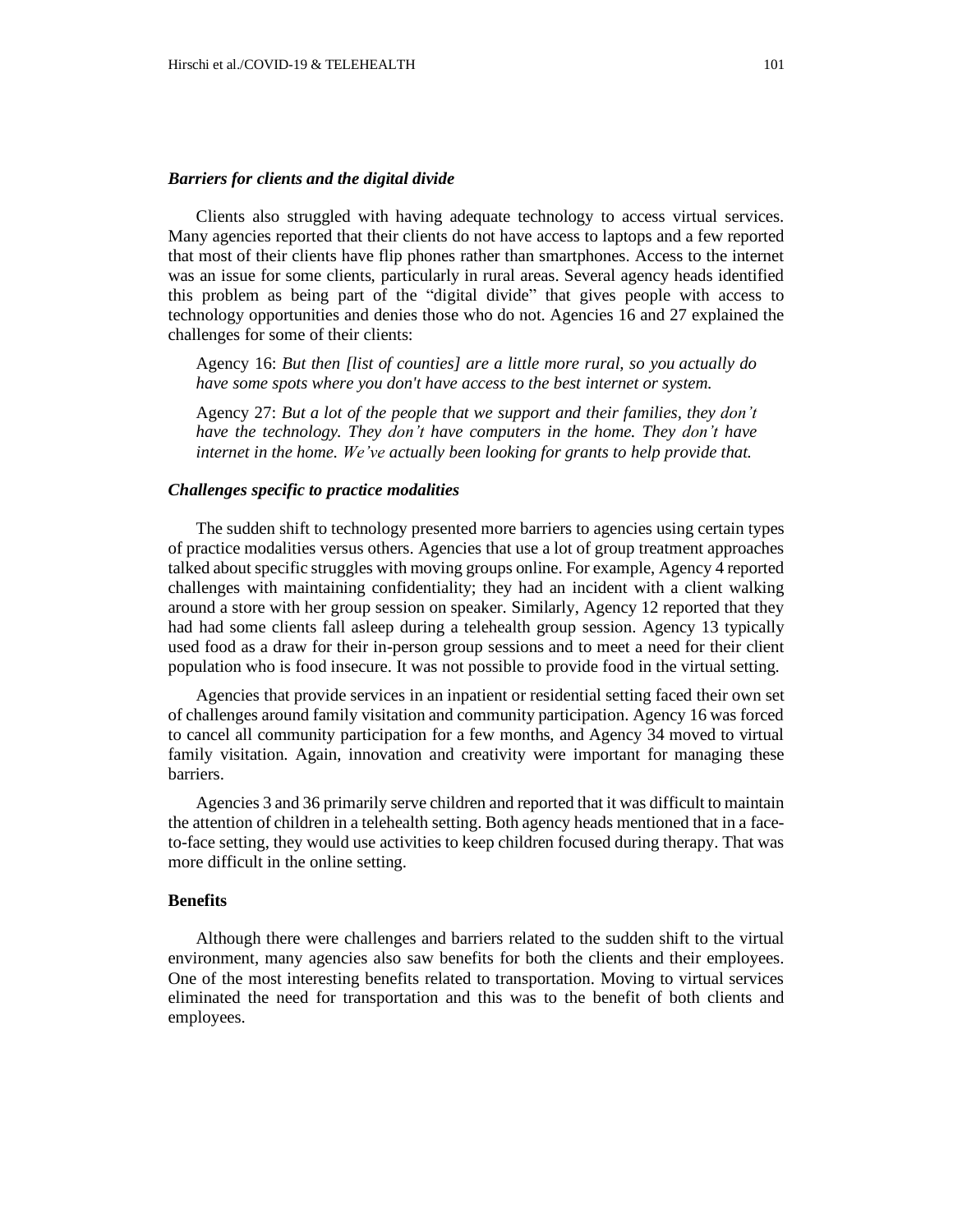### *Benefits to clients*

Many agencies reported that transportation was normally one of the biggest barriers faced by their clients. A few of the agencies (e.g., Agencies 7 and 17) are in areas that require paid parking which creates a cost barrier. This study was conducted in a region of the United States that does not have good access to public transportation. In the rural areas, public transportation is nonexistent. Clients in rural areas may have to travel great distances to get to the office for services and this costs gas money. Agency 3 explains:

Agency 3: *A lot of my rural families keep saying, can we keep this like after this whole thing is over? Are you gonna allow me to still do this? So, they see I mean, it greatly has improved their contact, like they're going to come more consistently. They show up when they're supposed to because you've taken away that barrier to transportation.*

Virtual services kept agencies connected to clients during the pandemic. Although many agencies reported that clients missed face-to-face services, virtual services offered a much better alternative than no services. The director of Agency 10 told the story of a particular client for whom virtual services provided a lifeline during a critical time.

Agency 10: *We were able to convince the client to get a phone. And that has helped tremendously to decrease isolation because the client can still get all the counselling sessions by phone.*

# *Benefits to staff*

Some agencies worked hard to maintain the office culture during the pandemic. Agency 1's staff had a virtual dance party every week and virtual movie nights to maintain the connection between staff. Several of the agencies reported that their staff were preferring the new telecommuting model and saw benefits. One benefit reported was increased efficiency in the virtual setting. Agency 18 explains:

Agency 18*: It's interesting to talk to folks and they're so much more productive, like, yeah, you know, I just roll out of bed, make a cup of coffee. I'm starting work an hour earlier. And, you know, sometimes I found myself staying on and I'm getting more done and I'm not spending the money on lunch and then you know, I'm saving that hour, hour and a half, two hours, whatever it is to commute.* 

# **Funding and Funders**

Funding mechanisms and funders played a significant role in decisions about whether to shift services to the virtual environment. Some agencies had donors who recognized the need to shift to virtual services and stepped up their support in that area. Some local corporations and local foundations allocated money towards technology grants to help the non-profit sector respond to the crisis. For agencies that offered billable health, mental health, and substance abuse services, the most critical issue was whether health insurance would pay for virtual services. Several of the agencies we interviewed were primarily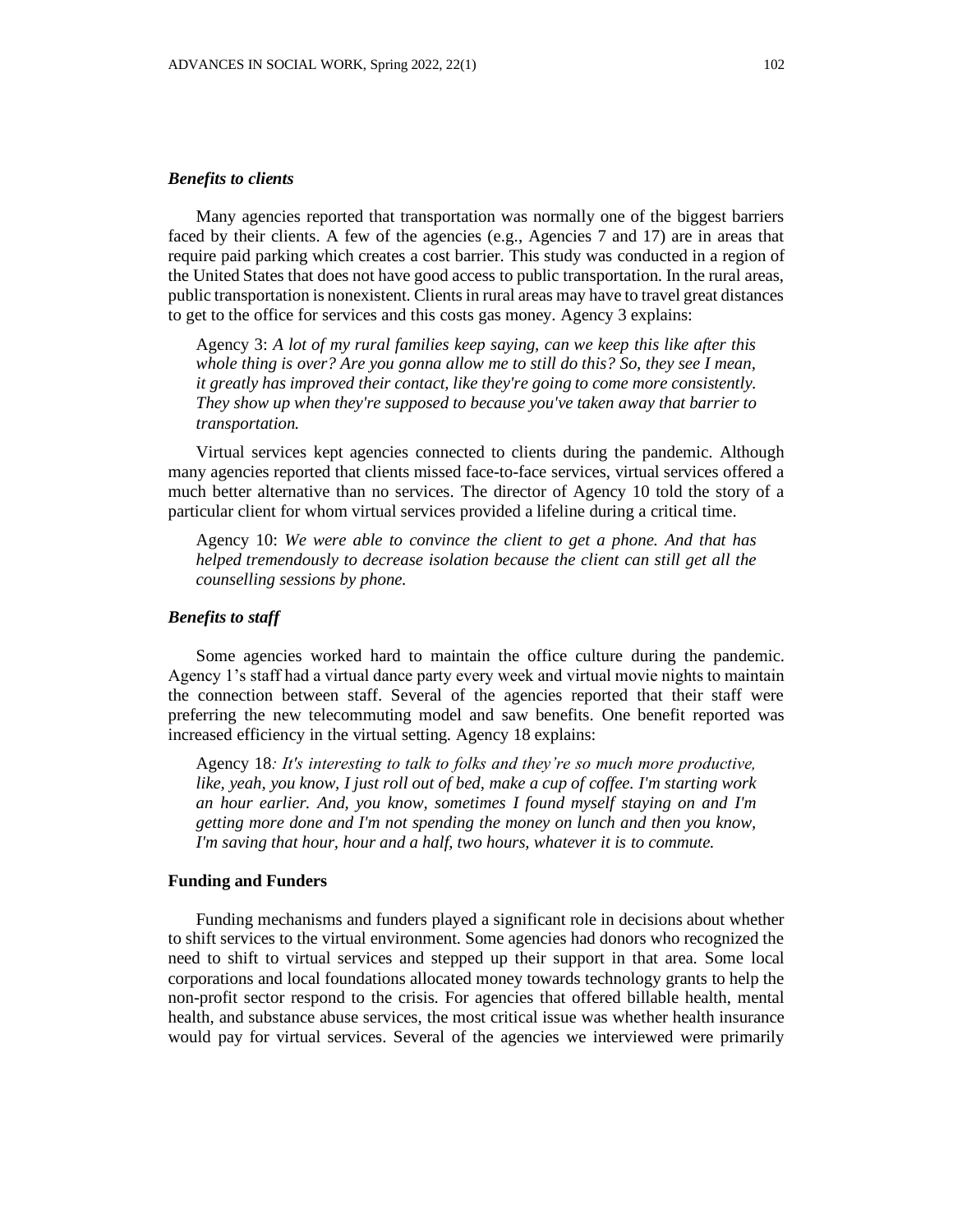Medicare or Medicaid providers. Agency 4 explained how the decisions at the Centers for Medicare & Medicaid Services (CMS) were critical to their decision about whether to start and continue telehealth services.

Agency 4: *You know, fingers crossed that CMS is going to [continue to] pay for telehealth to a client's home. And one thing that's already happened…is that Medicare will pay for those psychiatric check-in phone calls for Medicare only clients. I mean, thank goodness that we've got some really smart people at CMS that understand that we don't need elderly people leaving their home if they don't have to, or people whose immune system is compromised.* 

# **Changes That Will Be Kept**

Nearly every agency that participated in this study said that at least some part of their shift to virtual services will remain after the COVID-19 crisis is over. The outcomes from these agencies were better than they may have originally expected and therefore were going to be maintained. The rapid shift for agencies to use telehealth services in response to the COVID-19 pandemic brought about change that may otherwise not have come, or perhaps not on this timeline. These changes have been shown to be effective and worth keeping, even beyond the immediate need of the pandemic. Certainly, agencies who upgraded technology systems, moved intake applications to virtual, or moved records to virtual planned to keep that after the pandemic. Some agencies planned to allow more telecommuting after the pandemic. Agency 22 summed up the shift:

Agency 22: *While we don't want 100 percent of our services all the time to be remote, we think that we can do those as needed. Maybe, there will be a hybrid of that. Moving forward with some of the things that will be permissible to do remotely.*

# **Discussion**

The COVID-19 pandemic is a global phenomenon that could be viewed as a risk factor that threatened to negatively impact the resilience (Bolton et al., 2017) of agencies and their ability to provide services to clients. Agencies demonstrated resilience (Ledesma, 2014) by adapting and continuing with services during the pandemic. In order to continue to provide services, agencies found that they needed to transition quickly to the use of virtual services. Prior to the COVID-19 pandemic, the use of telehealth was infrequently or slow to be utilized in the field (e.g., Baker et al., 2014; Campbell, 2018). This was also seen to be the case for agencies in the study, most of whom were not regularly using telehealth to provide services. This rapid transition also highlighted potential risk factors (van Breda, 2018) to the implementation and service delivery which necessitated the need to improve infrastructure for agencies. Because using technology was not the standard of practice prior to COVID, the shift required ensuring staff were trained and able to provide services with this modality (Barney et al., 2020; Coe & Enomoto, 2020). Training staff on the use of new technology allowed agencies to collaborate and continue to work across physical distance, similar to previous research (Brownlee et al., 2010). It also required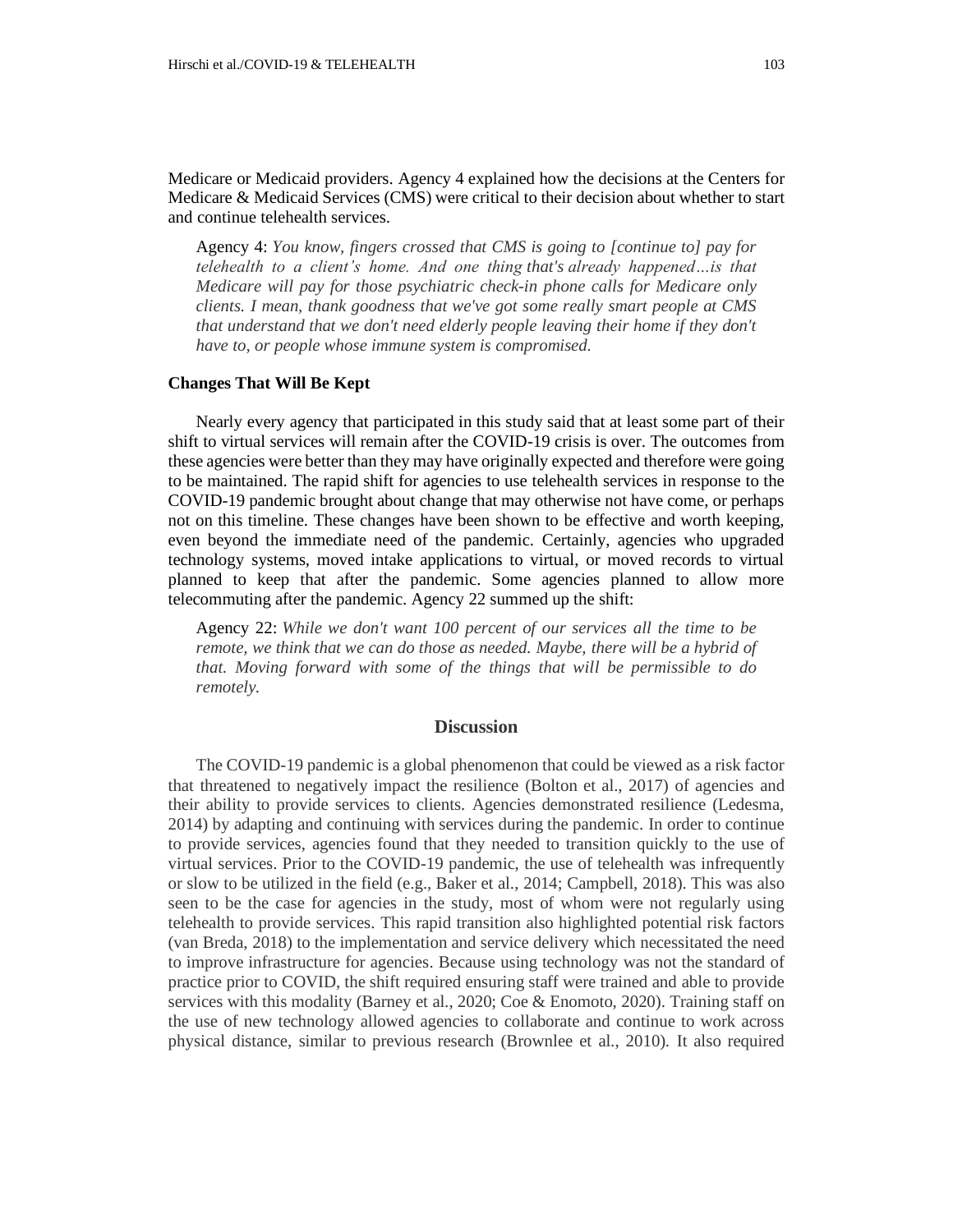agencies to invest in hardware and software that was capable of supporting telehealth services in a manner that continued to meet ethical standards (e.g., Kaplan, 2020; Tuckson et al., 2017).

Not only did the transition to virtual services shift how agencies provided standard services, it also allowed agencies to re-evaluate standard practices such as meetings and record-keeping. Looking more broadly across their agency, many were able to enhance their practices with clients. Additional risk factors (Bolton et al., 2017) such as barriers for staff and those for clients arose with the transition. These barriers were similar to those seen previously in the literature. For example, some clients of the agencies in the study did not have equipment or technology services that were sufficient for telehealth services, similar to previous research (e.g., McCarty & Clancy, 2002). Agencies also reported clients did not feel comfortable using technology, which has been seen previously (e.g., Clipper, 2020).

Despite the barriers, agencies were determined to persist and find ways to deliver services. Many agencies found benefits to the clients and agency staff, surprising benefits from funders who were more willing to donate financial resources, and agencies overall found new procedures that have improved their organization that will be continued (van Breda, 2018). Similar to previous research, the use of technology among agencies in this study was previously not widely used; however, it rapidly increased and will persist (e.g., Turner Lee et al., 2020).

The COVID-19 pandemic has created a shift towards virtual service provision in social and behavioral health services (Dey et al., 2020). This change will likely remain after the pandemic is long over (van Breda, 2018). Agencies that were forced to adapt in the shortterm have seen long-term advantages to the shift. Virtual service provision in social work may not be the only type of service provision in the future, but it is here to stay (Wolf  $\&$ Goldkind, 2016).

## **Implications for Social Work**

Implications for social work with the shift to telehealth can be seen at the client, agency, and professional levels. For clients of some agencies, the shift to telehealth has had a great impact on access to services, including making services more accessible for many by reducing barriers such as transportation (e.g., Baker et al., 2014; Clipper, 2020; Wolf & Goldkind, 2016). For other agencies in the study, the lack of reliable internet or equipment to participate in telehealth services has made accessing needed services more challenging and increased those barriers. Social workers and the social service agencies that employ them should continue to offer telehealth services, especially in rural and hard-to-reach communities, while also continuing to advocate for resources and provisions for clients with limited technology accessibility (Funk, 2021).

For agencies, the shift to telehealth has highlighted the need for training of staff and acquiring equipment to provide these services. Navigating these changes requires coordinating logistical aspects to ensure services can be provided effectively (e.g., Smith et al., 2020). In addition, agencies have historically faced barriers to providing telehealth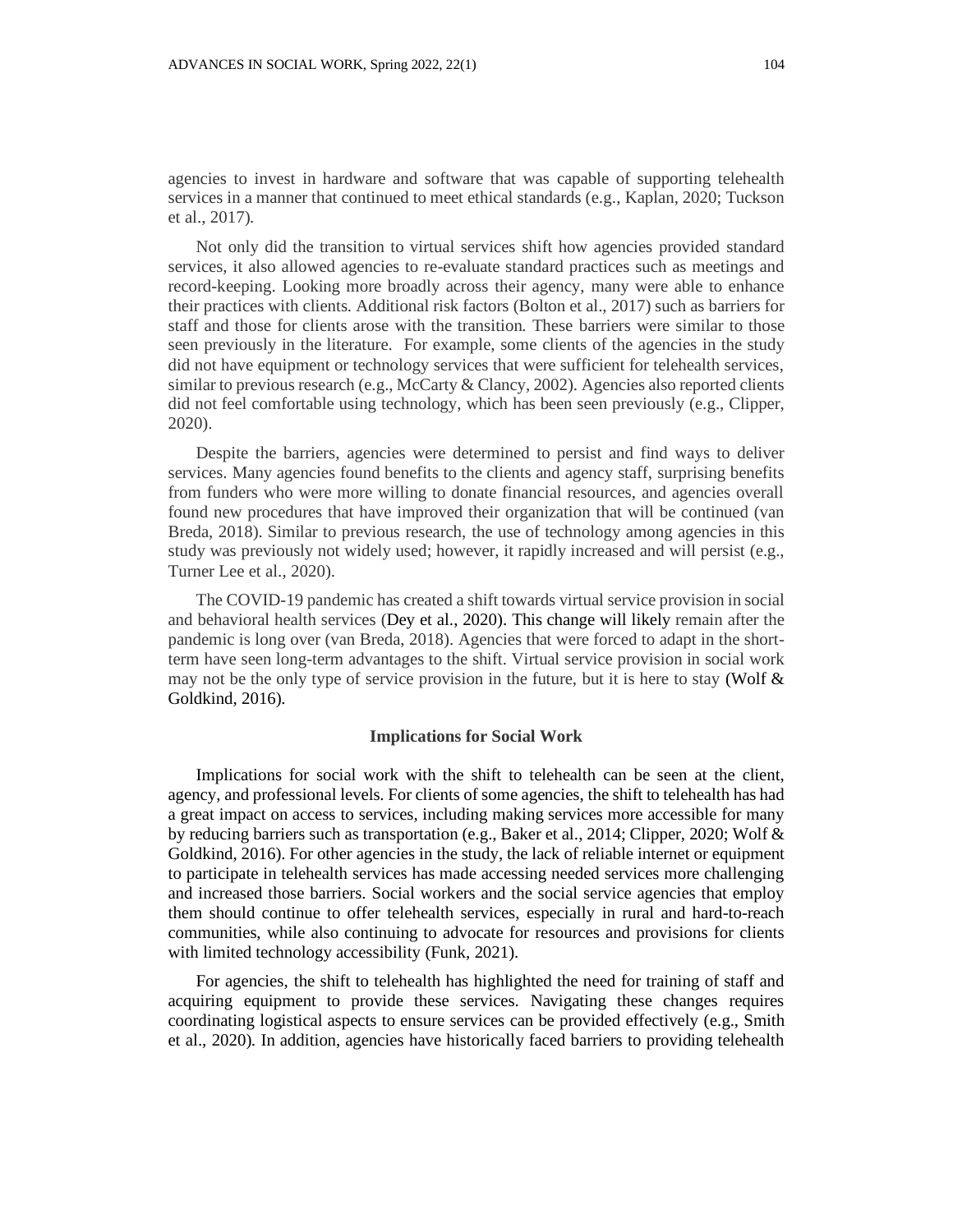services including insurance regulations, laws, and reimbursement rates (Goldschmidt, 2020). Advocating at both the state and federal levels for changes to policies, specifically those related to reimbursement for services, will be essential for social workers to be able to maintain the provision of telehealth services beyond the COVID-19 pandemic. Including other mental health providers, legislators, agency representatives, and clients in advocacy work with social workers will strengthen the impact of their collective voices.

Opportunities to partner and advocate for telehealth provisions are increasing. As social workers, our guiding principles of social justice and competency (NASW, 2017) can guide our advocacy efforts. Joining with others who are seeking to fight for expansion of telehealth reimbursement will strengthen these efforts. Many efforts have been made to bring about a 2021 Health Act specifically focused on technology, expanding lists of services covered by Medicare, expanding telehealth services that are reimbursed, and the introduction of laws to allow counselors to be reimbursed by Medicare to expand and make permanent more lenient telehealth practices, including addressing geographic restrictions (Maheu, 2021a) Progress is being made and in the fall of 2021, changes were made to federal policies for Medicare and Medicaid programs that included reimbursement codes for telehealth services (Maheu, 2021b) --evidence of progress toward the continuation of telehealth services.

As a profession, social work has an ethical foundation (NASW, 2017) and focus on evidence-based practices (EBP; see Gambrill, 2018). The slow incorporation of telehealth services among social workers (e.g., Baker et al., 2014; Campbell, 2018) highlights gaps that need to be filled moving forward. A growing body of literature indicates that there is a strong evidence base for telehealth and the need for additional research focused on the effectiveness of providing services via telehealth (Gros et al., 2013) compared to face-toface services. Furthering our understanding of EBP using telehealth, including areas related to confidentiality, engagement, and effectiveness, will allow social workers and the profession to continue to disseminate evidence that will allow for continued practice that is ethical and aligned with best practices. For example, the client may need training on using the technology, communication styles may need to be adapted for the telehealth environment, and some assessment tools developed for the traditional practice setting may not be appropriate for telehealth (Gros et al., 2013).

Social work education, including continuing education, needs to adapt to preparing all practitioners to be ready to practice in the virtual environment. For example, incorporating telehealth-related curriculum, experiences, and ethical considerations into social work courses will better prepare current students and continuing practitioners to incorporate these modalities in their work. Research on social work practice needs a greater focus on identifying EBPs in the virtual environment. Grant funders in social work need to adapt to this new environment by supporting research in best practices and training for the next generation of social workers who are prepared to work in both face-to-face and virtual settings.

This study has several limitations that should be noted. First, the study occurred only in one region of the country. The results may not be generalizable to other regions. Second, data was collected during only the two-month span of June and July, 2020. The impacts of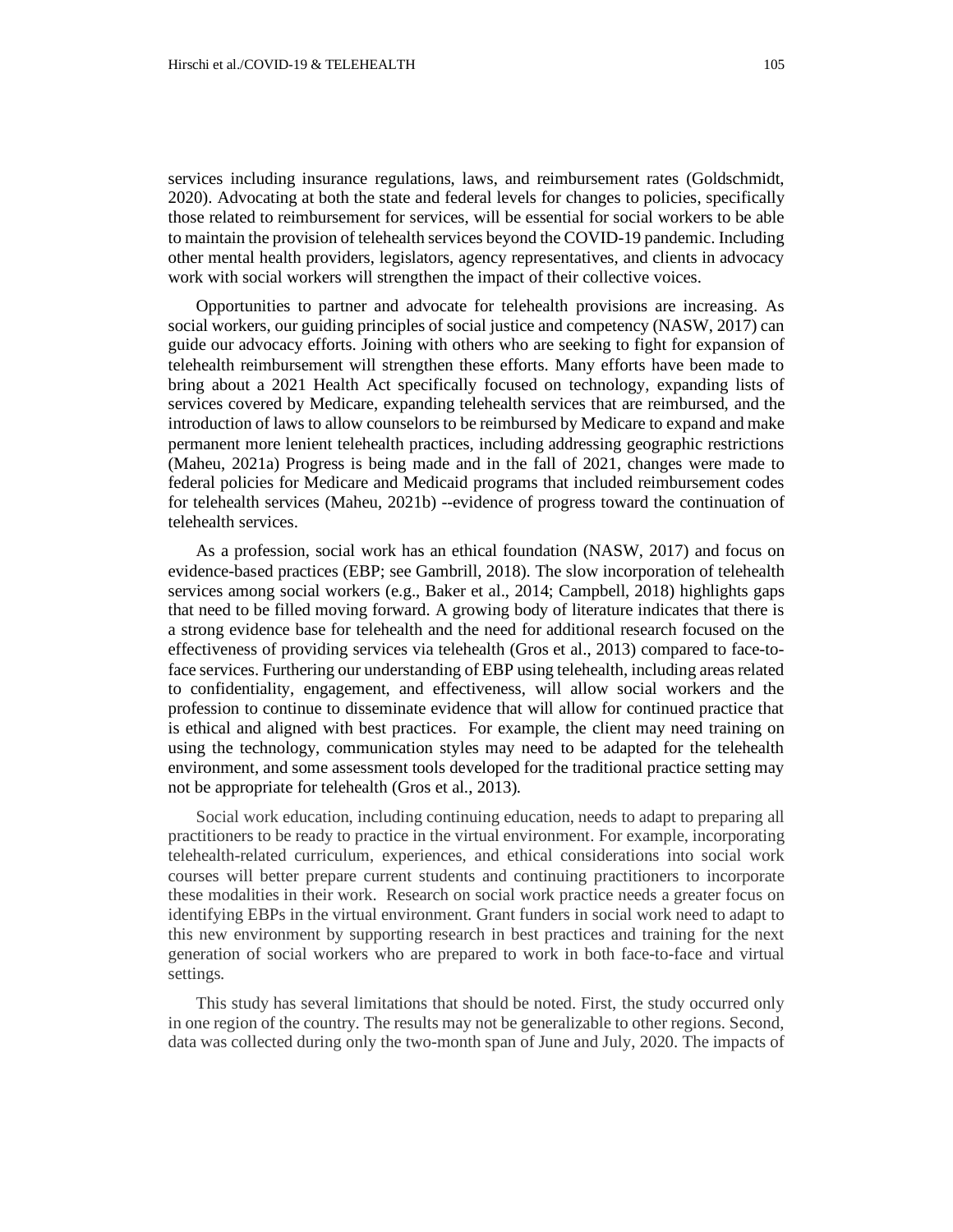the pandemic shifted rather rapidly and continue to shift today. The results of the study may not be generalizable to what was happening a few months before or a few months after. Third, because the sample was varied to include a range of agency types, sizes, and locations, the results of the study should be considered with this in mind.

Despite the above limitations, this study has some important contributions. The researchers intentionally selected providers that represented a wide array of service settings including mental health, substance abuse, family violence, child welfare, developmental disability, school-based services, gerontology, legal aid, criminal justice, homelessness, and health care. The agencies that participated were also a mix of large and small settings as well as inner city, suburban, and rural settings. The wide array of agencies that participated in this study improves the generalizability and credibility of the findings (Patton, 2002). The use of telehealth in social work and social service agencies is a relatively new phenomenon (Gros et al., 2013). The closures resulting from the COVID-19 pandemic accelerated this trend in social work. Important future research areas involve the quality of outcomes in telehealth and teletherapy vis-à-vis face-to-face services.

In conclusion, COVID-19 caught everyone off-guard leaving many agencies and social workers facing an urgent need to rapidly adjust their service delivery in order to continue to provide services to clients. The quick shift to telehealth and technology highlights the resilience and adaptability of social work as a profession as well as areas for further work to be done. At the client level, access issues have been highlighted, including increased access for some and greater barriers for others. Agencies must work to build telehealth practice through additional training and equipment as well as developing telehealth-related policies. The social work profession as a whole can build on the rapid gains of telehealth by infusing ethical considerations and EBP in the social work curriculum in order to train the social workers of the future for the world they will likely inhabit. Overall, social work should remember the advantages of collective power (Wolf & Goldkind, 2016) and use this collective power to continue conversations and action around access, use, policy, effectiveness, and efficiency of virtual services.

#### **References**

- American Telehealth Association [ATA]. (2021). Telehealth: Defining 21st century care. <https://www.americantelemed.org/resource/why-telemedicine/>
- Baker, S., Warburton, J., Hodgkin, S., & Pascal, J. (2014). Reimagining the relationship between social work and information communication technology in the network society. *Australian Social Work*, *67*, 467-478. <https://doi.org/10.1080/0312407X.2014.928336>
- Barney, A., Buckelew, S., Mesheriakova, V., & Raymond-Flesch, M. (2020). The COVID-19 pandemic and rapid implementation of adolescent and young adult telemedicine: Challenges and opportunities for innovation. *Journal of Adolescent Health: Official Publication of the Society for Adolescent Medicine*, *67*(2), 164-171. <https://doi.org/10.1016/j.jadohealth.2020.05.006>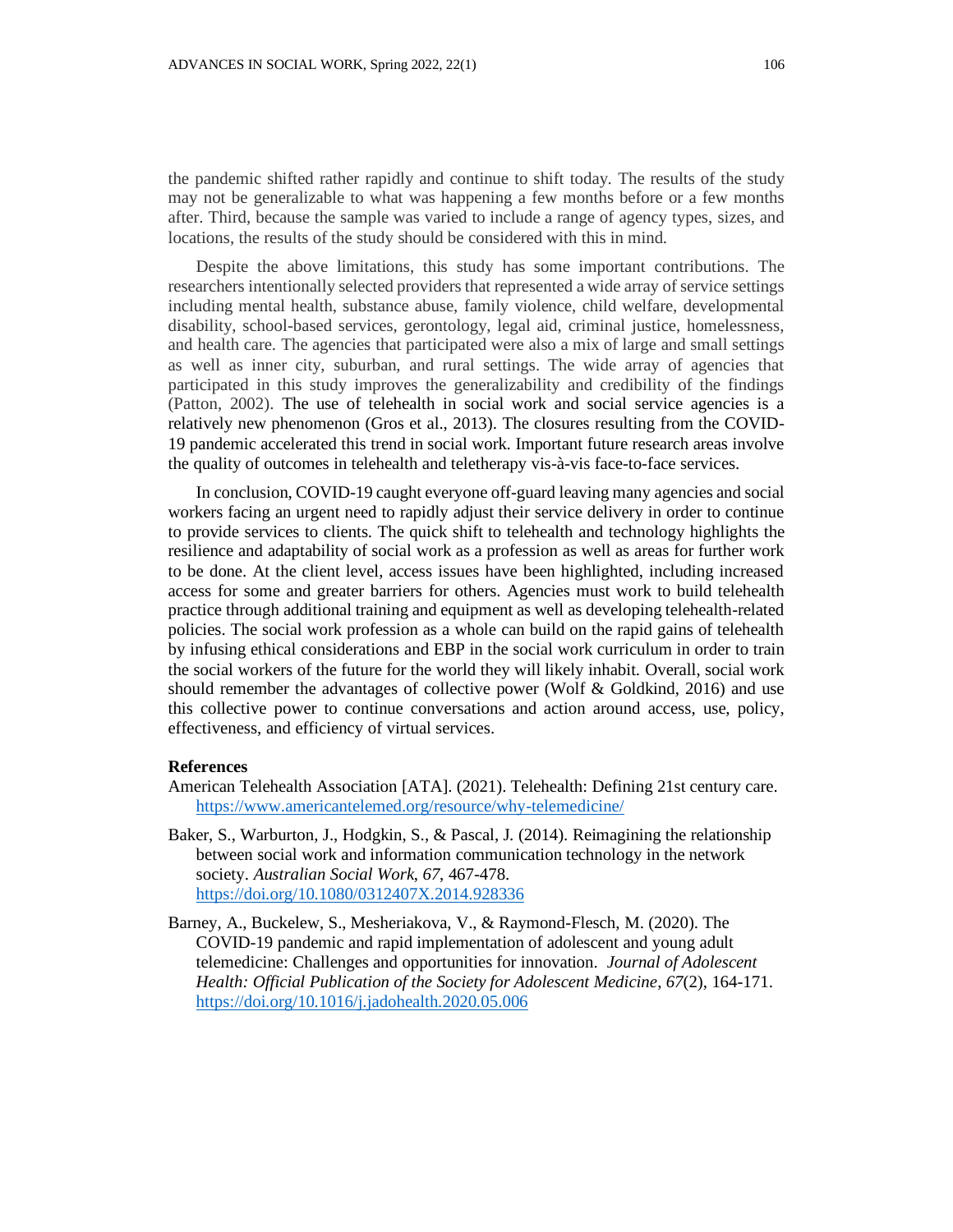- Bolton, K. W., Hall, J. C., Blundo, R., & Lehmann, P. (2017). The role of resilience and resilience theory in solution-focused practice. *Journal of Systemic Therapies, 36*(3), 1-15.<https://doi.org/10.1521/jsyt.2017.36.3.1>
- Brownlee, K., Graham, J. R., Doucette, E., Hotson, N., & Halverson, G. (2010). Have communication technologies influenced rural social work practice? *British Journal of Social Work, 40*(2), 622-637.<https://doi.org/10.1093/bjsw/bcp010>
- Campbell, M. (2018). An engaged electronic medical record for social good. *Health & Social Work*, *43*(2), 131–133.<https://doi.org/10.1093/hsw/hly001>
- Centers for Medicare & Medicaid Services. (2020, March 17). *President Trump expands telehealth benefits for Medicare beneficiaries during COVID-19 Outbreak* [Press release]. [https://www.cms.gov/newsroom/press-releases/president-trump-expands](https://www.cms.gov/newsroom/press-releases/president-trump-expands-telehealth-benefits-medicare-beneficiaries-during-covid-19-outbreak)[telehealth-benefits-medicare-beneficiaries-during-covid-19-outbreak](https://www.cms.gov/newsroom/press-releases/president-trump-expands-telehealth-benefits-medicare-beneficiaries-during-covid-19-outbreak)
- Cimperman, M., Makovec Brenčič, M., & Trkman, P. (2016). Analyzing older users' home telehealth services acceptance behavior—applying an Extended UTAUT model. *International Journal of Medical Informatics, 90*, 22-31. <https://doi.org/10.1016/j.ijmedinf.2016.03.002>
- Clipper, B. (2020). The influence of the COVID-19 pandemic on technology: Adoption in health care. *Nurse Leader, 18*(5), 500-503. <https://doi.org/10.1016/j.mnl.2020.06.008>
- Coe, E. H., & Enomoto, K. (2020, April 2). Returning to resilience: The impact of COVID-19 on mental health and substance use. *McKinsey & Company*. [https://www.mckinsey.com/industries/healthcare-systems-and-services/our](https://www.mckinsey.com/industries/healthcare-systems-and-services/our-insights/returning-to-resilience-the-impact-of-covid-19-on-behavioral-health)[insights/returning-to-resilience-the-impact-of-covid-19-on-behavioral-health](https://www.mckinsey.com/industries/healthcare-systems-and-services/our-insights/returning-to-resilience-the-impact-of-covid-19-on-behavioral-health)
- Creswell, J. W. (2013). *Qualitative inquiry & research design: Choosing among five approaches* (3rd ed.). Sage.
- Dey, M., Frazis, H., Loewenstein, M. A., & Sun, H. (2020, June). Ability to work from home: Evidence from two surveys and implications for the labor market in the COVID-19 pandemic. *Monthly Labor Review* [U.S. Bureau of Labor Statistics, June 2020].<https://doi.org/10.21916/mlr.2020.14>
- Funk, K. (2021). The last mile: COVID-19, telehealth, and broadband disparities in rural Indiana. *Advances in Social Work, 21,* 45-58.<https://doi.org/10.18060/24844>
- Gambrill, E. (2018). Evidence-based practice: An alternative to authority-based practice (revisiting our heritage). *Families in Society, 99*(3), 283-294. <https://doi.org/10.1177/1044389418786699>
- Gelman, C. R., & Tosone, C. (2010). Teaching social workers to harness technology and inter-disciplinary collaboration for community service. *British Journal of Social Work*, *40*(1), 226-238.<https://doi.org/10.1093/bjsw/bcn081>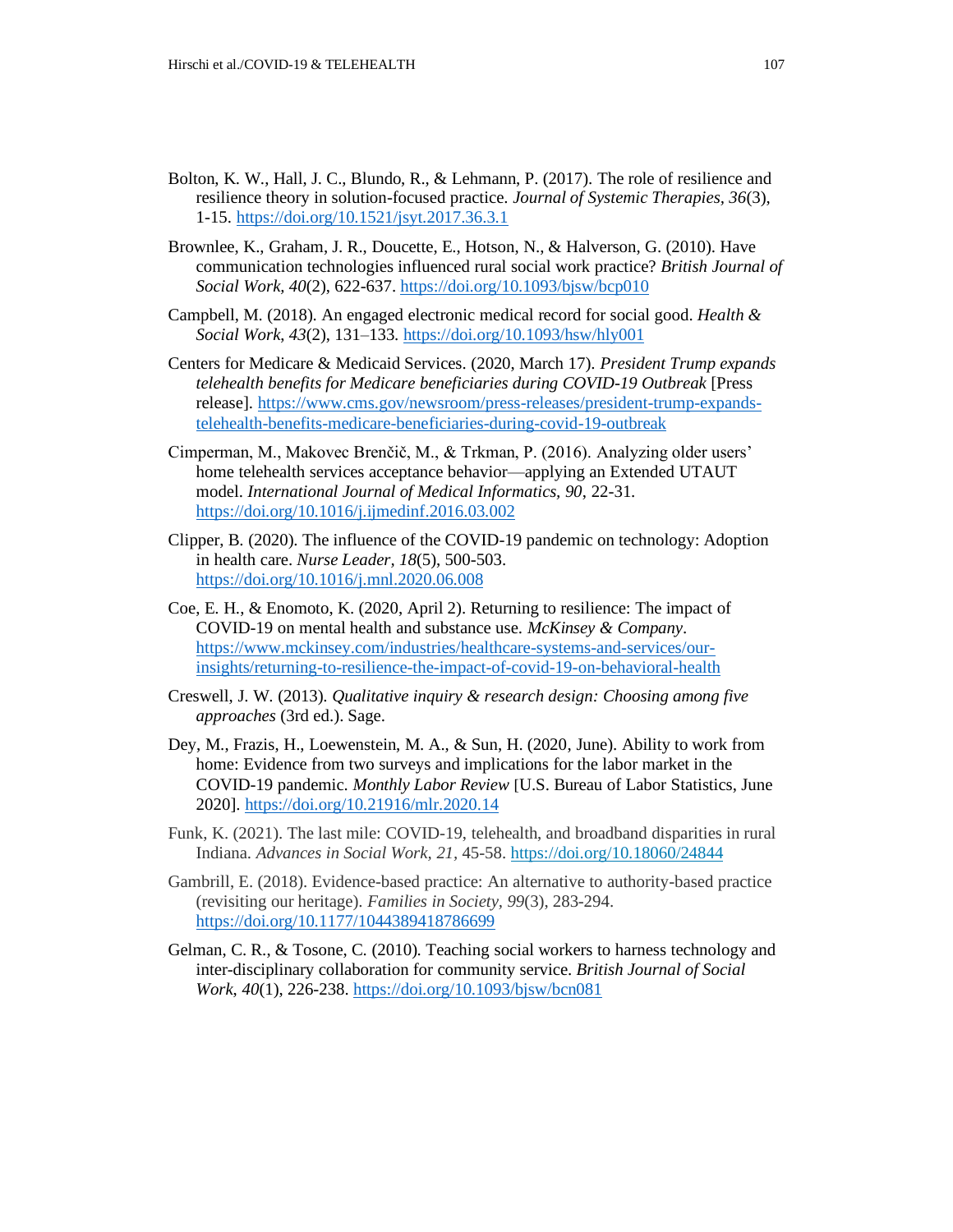- Goldkind, L., & Wolf, L. (2015). A digital environment approach: Four technologies that will disrupt social work practice. *Social Work*, *60*, 85-87. <https://doi.org/10.1093/sw/swu045>
- Goldschmidt, K. (2020). The COVID-19 pandemic: Technology use to support the wellbeing of children. *Journal of Pediatric Nursing*, *53*, 88-90. [https://doi](https://doi-org.ezproxy.memphis.edu/10.1016/j.pedn.2020.04.013)[org.ezproxy.memphis.edu/10.1016/j.pedn.2020.04.013](https://doi-org.ezproxy.memphis.edu/10.1016/j.pedn.2020.04.013)
- Gros, D. F., Morland, L. A., Greene, C. J., Acierno, R., Strachan, M., Egede, L. E., Tuerk, P. W., Myrick, H., & Frueh, B. C. (2013). Delivery of evidence-based psychotherapy via video telehealth. *Journal of Psychopathology Behavioral Assess, 35*, 506-521[. https://doi.org/10.1016/j.pedn.2020.04.013](https://doi.org/10.1016/j.pedn.2020.04.013)
- Johns Hopkins University. (2022). *Johns Hopkins coronavirus resource center.* <https://coronavirus.jhu.edu/>
- Kaplan, B. (2020). Revisiting health information technology ethical, legal, and social issues and evaluation: Telehealth/telemedicine and COVID-19. *International Journal of Medical Informatics, 143*, 1-16. <https://doi.org/10.1016/j.ijmedinf.2020.104239>
- Ledesma, J. (2014). Conceptual frameworks and research models on resilience in leadership. *SAGE Open*, *July-September 2014,* 1-8. <https://doi.org/10.1177/2158244014545464>
- Lee, B. (2020, May 12). Tennessee Executive Order No. 36: An order suspending provisions of certain statutes and rules and taking other necessary measures in order to facilitate the treatment and containment of Covid-19. <https://publications.tnsosfiles.com/pub/execorders/exec-orders-lee36.pdf>
- Maheu, M. M. (2021a, May 24). *Future of telehealth reimbursement: Offering Medicare telehealth services?* Telehealth.org. [https://www.telehealth.org/medicare](https://www.telehealth.org/medicare-telehealth/?awt_a=7Wrn&awt_I=M+br0&awt_m=3gGrHarh4027Xrn)[telehealth/?awt\\_a=7Wrn&awt\\_I=M+br0&awt\\_m=3gGrHarh4027Xrn](https://www.telehealth.org/medicare-telehealth/?awt_a=7Wrn&awt_I=M+br0&awt_m=3gGrHarh4027Xrn)
- Maheu, M.M. (2021b, November 4). *Telehealth reimbursement alert: Federal register releases allowed 2022 telehealth CPT codes & services.* Telehealth.org. https://telehealth.org/telehealth-cpt-codes-1/
- McCarty, D., & Clancy, C. (2002). Telehealth: Implications for social work practice. *Social Work*, *47*(2), 153-161.<https://doi.org/10.1093/sw/47.2.153>
- Miles, M. B., Huberman, A. M., & Saldaña, J. (2014). *Qualitative data analysis: A methods sourcebook* (3rd ed.). Sage.
- Mishna, F., Fantus, S., & McInroy, L. (2017). Informal use of information and communication technology: Adjunct to traditional face-to-face social work practice. *Clinical Social Work Journal*, *45*(1), 49-55[. https://doi.org/10.1007/s10615-](https://doi.org/10.1007/s10615-016-0576-3) [016-0576-3](https://doi.org/10.1007/s10615-016-0576-3)